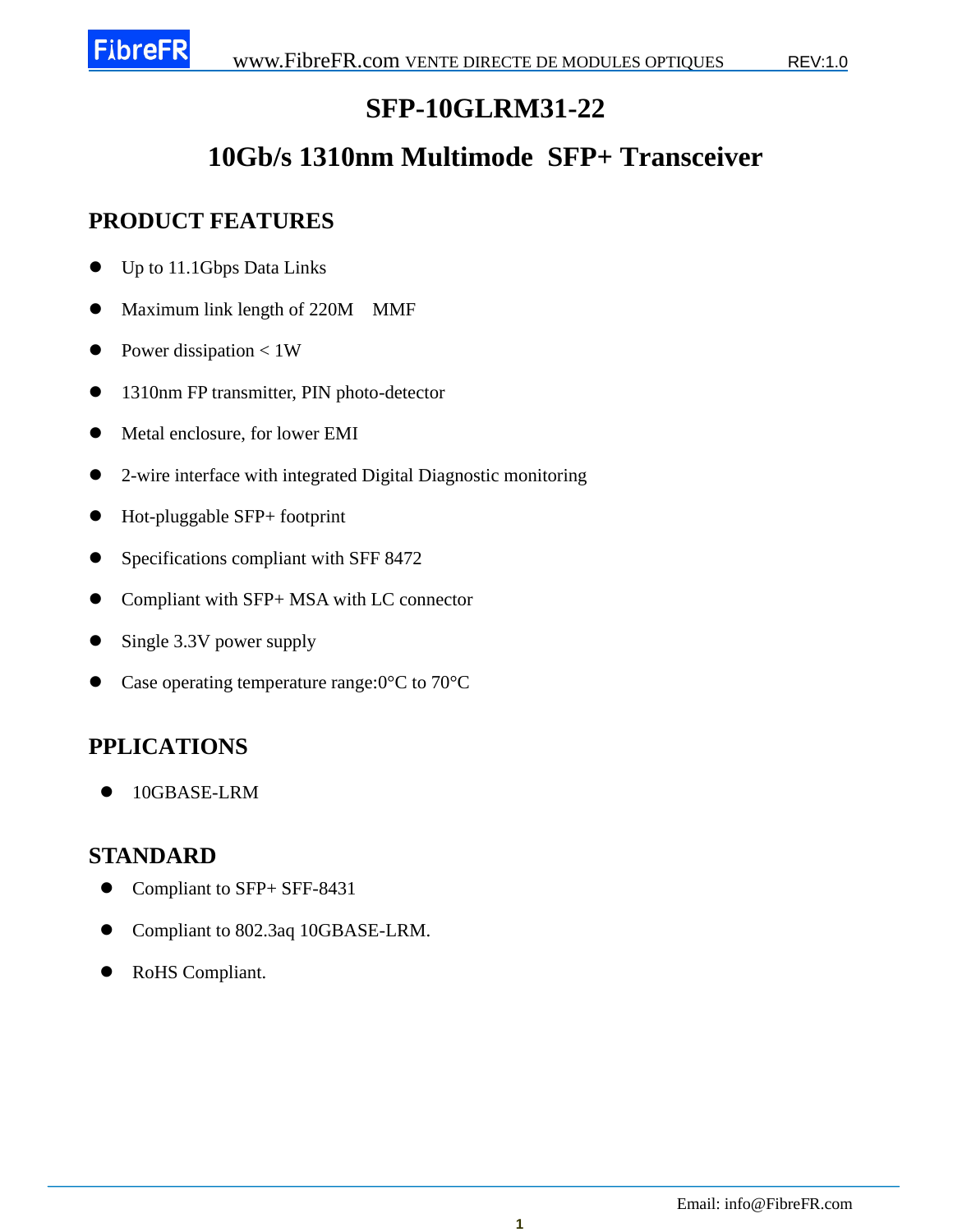## Ⅰ. **Absolute Maximum Ratings**

| <b>Parameter</b>            | <b>Symbol</b> | Min.      | Typ.                     | Max.      | Unit           | <b>Note</b> |
|-----------------------------|---------------|-----------|--------------------------|-----------|----------------|-------------|
| <b>Storage Temperature</b>  | Ts            | $-40$     | $\overline{\phantom{a}}$ | 85        | $\mathfrak{C}$ |             |
| <b>Relative Humidity</b>    | <b>RH</b>     |           | ۰                        | 95        | $\%$           |             |
| <b>Power Supply Voltage</b> | <b>VCC</b>    | $-0.3$    | ۰                        |           |                |             |
| Signal Input Voltage        |               | $Vec-0.3$ | -                        | $Vec+0.3$ |                |             |

#### **II. Recommended Operating Conditions**

| <b>Parameter</b>                  | <b>Symbol</b>    | Min. | Typ.                     | Max.       | Unit | <b>Note</b>      |
|-----------------------------------|------------------|------|--------------------------|------------|------|------------------|
| <b>Case Operating Temperature</b> | Tcase            |      | $\overline{\phantom{a}}$ | 70         | C    | Without air flow |
| <b>Power Supply Voltage</b>       | VCC              | 3.14 | 3.3                      | 3.47       | v    |                  |
| Power Supply Current              | ICC              | -    |                          | 300        | mA   |                  |
| Data Rate                         | <b>BR</b>        |      | 10.3125                  |            | Gbps |                  |
| <b>Transmission Distance</b>      | TD               |      | $\sim$                   | 220        | m    |                  |
| Coupled fiber                     | Multi mode fiber |      |                          | <b>MMF</b> |      |                  |

## Ⅲ. **Optical Characteristics**

| <b>Parameter</b>                         | <b>Symbol</b>               | Min    | <b>Typ</b> | <b>Max</b> | Unit  | <b>NOTE</b> |
|------------------------------------------|-----------------------------|--------|------------|------------|-------|-------------|
| <b>Transmitter</b>                       |                             |        |            |            |       |             |
| Average Launch Power                     | POUT                        | $-6.5$ |            | 0.5        | dBm   |             |
| <b>Optical Wavelength</b>                | $\lambda$                   | 1290   | 1310       | 1330       | nm    |             |
| <b>Optical Extinction Ratio</b>          | ER                          | 3.5    |            |            | dB    |             |
| Side Mode Supression Ratio               | <b>SMSR</b>                 | 30     |            |            | dB    |             |
| <b>RIN</b>                               | <b>RIN</b>                  |        |            | $-128$     | dB/Hz |             |
| <b>Output Eye Mask</b>                   | Compliant with IEEE 802.3aq |        |            |            |       |             |
| <b>Receiver</b>                          |                             |        |            |            |       |             |
| Receiver Sensitivity@10.3125G            | Sen                         |        |            | $-10$      | dBm   | 2           |
| <b>Input Saturation Power (Overload)</b> | Psat                        | 1.5    |            |            | dBm   |             |
| <b>Wavelength Range</b>                  | $\lambda C$                 | 1260   |            | 1350       | nm    |             |
| LOS De-Assert                            | <b>LOSD</b>                 |        |            | $-14$      | dBm   |             |
| <b>LOS</b> Assert                        | LOSA                        | $-30$  |            |            | dBm   |             |
| <b>LOS Hysteresis</b>                    |                             | 0.5    |            |            | dB    |             |

Notes:

1. Average power figures are informative only, per IEEE802.3aq

2. Conditions of stressed receiver tests per IEEE802.3aq.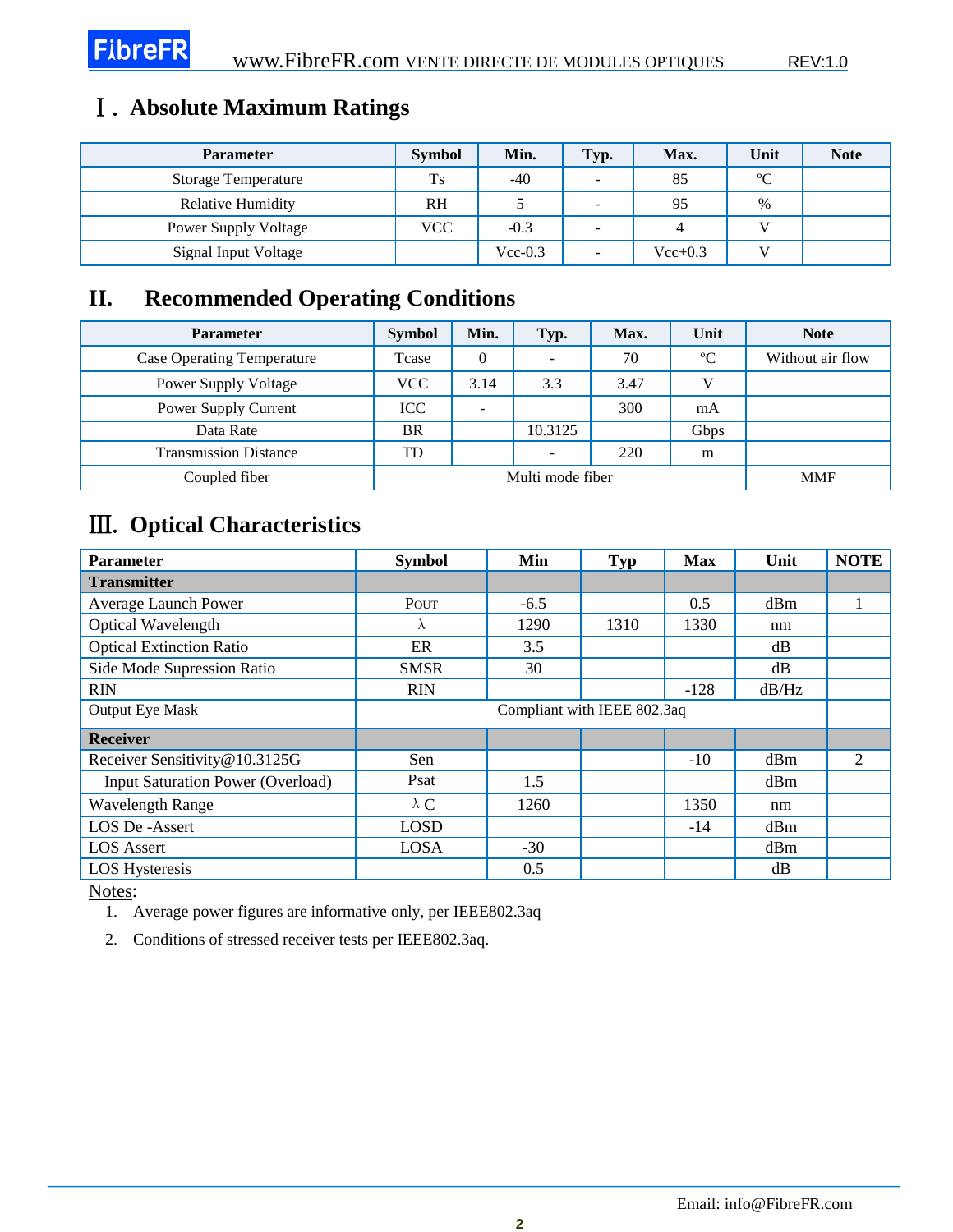#### **IV. Electrical Characteristics**

| <b>Parameter</b>                    | <b>Symbol</b>     | Min       | <b>Typ</b> | <b>Max</b> | Unit      | <b>NOTE</b>    |
|-------------------------------------|-------------------|-----------|------------|------------|-----------|----------------|
| <b>Supply Voltage</b>               | Vcc               | 3.14      | 3.3        | 3.46       | V         |                |
| <b>Supply Current</b>               | Icc               |           |            | 300        | mA        |                |
| <b>Transmitter</b>                  |                   |           |            |            |           |                |
| Input differential impedance        | Rin               |           | 100        |            | Ω         | 1              |
| Single ended data input swing       | Vin,pp            | 180       |            | 700        | mV        |                |
| <b>Transmit Disable Voltage</b>     | <b>VD</b>         | $Vec-1.3$ |            | Vcc        | V         |                |
| <b>Transmit Enable Voltage</b>      | <b>VEN</b>        | Vee       |            | $Vee+0.8$  | V         | 2              |
| <b>Transmit Disable Assert Time</b> |                   |           |            | 10         | <b>us</b> |                |
| <b>Receiver</b>                     |                   |           |            |            |           |                |
| Differential data output swing      | Vout,pp           | 300       |            | 850        | mV        | 3              |
| Data output rise time               | tr                | 30        |            |            | ps        | $\overline{4}$ |
| Data output fall time               | tf                | 30        |            |            | ps        | $\overline{4}$ |
| <b>LOS</b> Fault                    | <b>VLOS</b> fault | $Vec-1.3$ |            | VccHOST    | V         | 5              |
| <b>LOS Normal</b>                   | VLOS norm         | Vee       |            | $Vee+0.8$  | V         | 5              |
| Power Supply Rejection              | <b>PSR</b>        | 100       |            |            | mVpp      | 6              |

Notes:

- 1. Connected directly to TX data input pins. AC coupled thereafter.
- 2. Or open circuit.
- 3. Into 100 ohms differential termination.
- 4. These are unfiltered 20-80% values
- 5. Loss Of Signal is LVTTL. Logic 0 indicates normal operation; logic 1 indicates no signal detected.
- 6. Receiver sensitivity is compliant with power supply sinusoidal modulation of 20 Hz to 1.5 MHz up to specified value applied through the recommended power supply filtering network.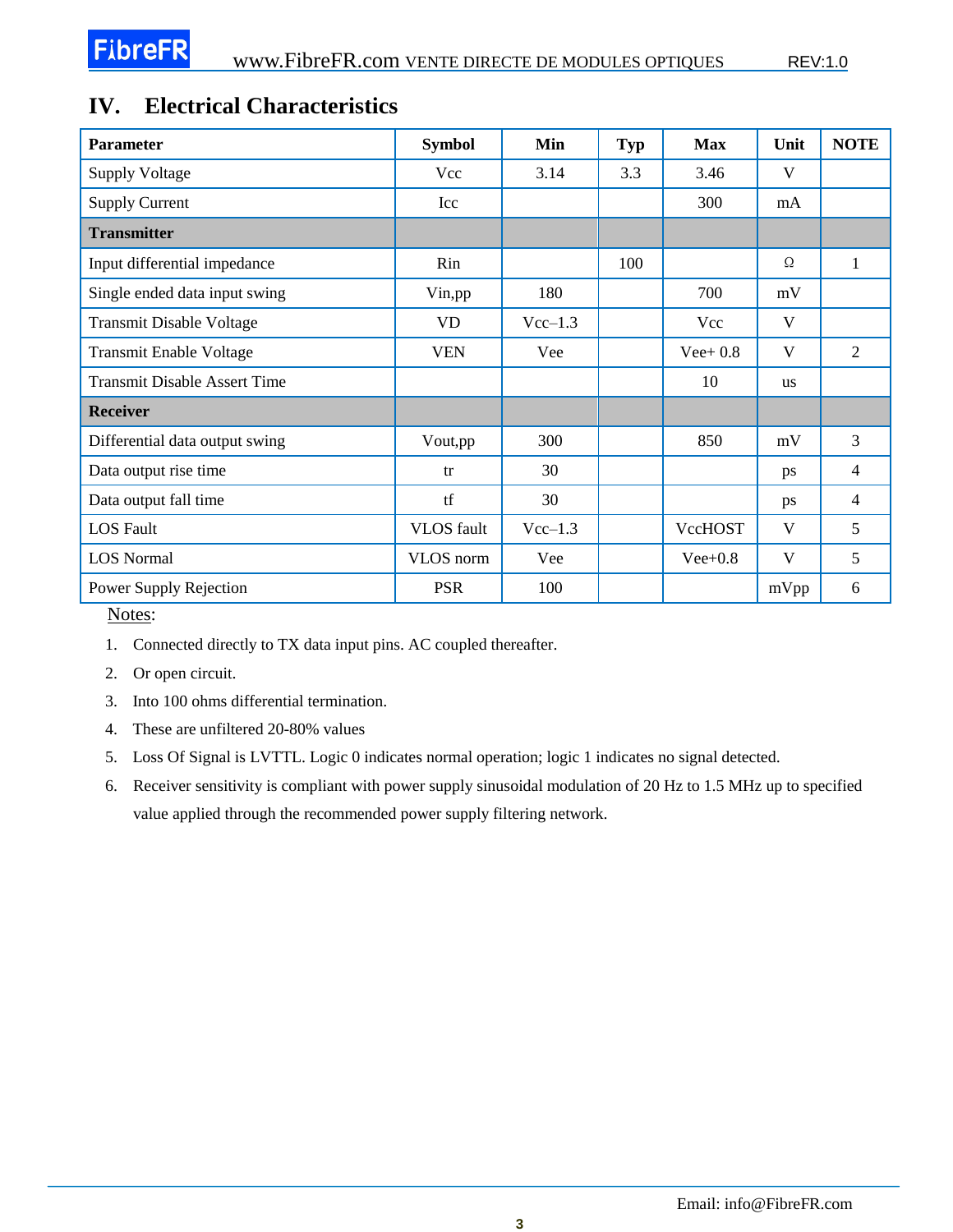## **V. Pin Descriptions**



**Pin out of Connector Block on Host Board** 

| Pin | $\tilde{\phantom{a}}$<br>$\sim$ - $\sim$ - $\sim$<br>$\overline{\phantom{a}}$ | ъ т<br>Nomo.<br>ион |  |
|-----|-------------------------------------------------------------------------------|---------------------|--|
|     |                                                                               |                     |  |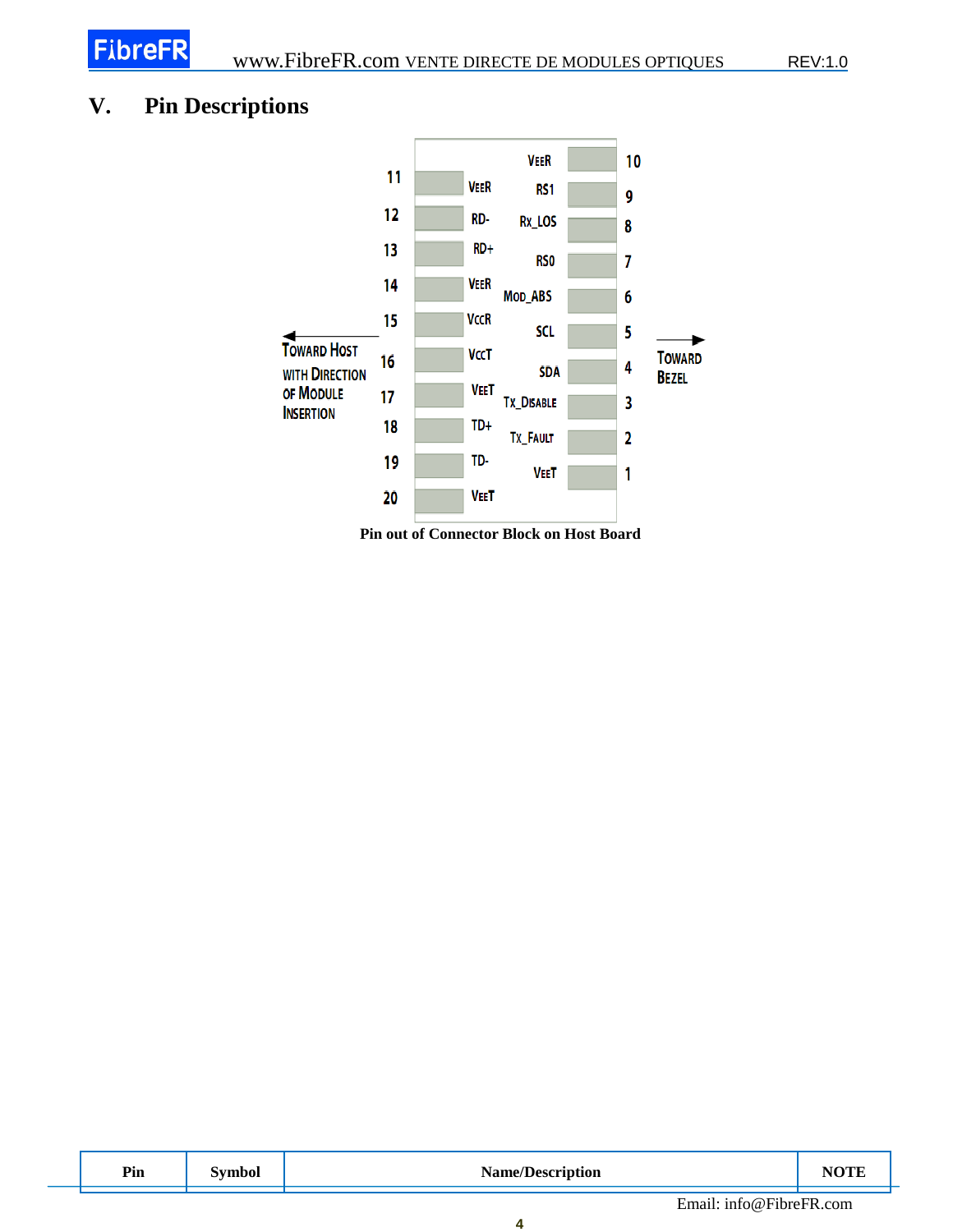# **FibreFF**

| 1  | V<br>EET                    | Transmitter Ground (Common with Receiver Ground)               |              |
|----|-----------------------------|----------------------------------------------------------------|--------------|
| 2  | $\mathbf{T}_{\text{FALLT}}$ | Transmitter Fault.                                             |              |
| 3  | $T_{\text{DIS}}$            | Transmitter Disable. Laser output disabled on high or open.    | 3            |
| 4  | <b>SDA</b>                  | 2-wire Serial Interface Data Line                              | 4            |
| 5  | <b>SCL</b>                  | 2-wire Serial Interface Clock Line                             | 4            |
| 6  | MOD_ABS                     | Module Absent. Grounded within the module                      | 4            |
| 7  | RS <sub>0</sub>             | Rate Select 0                                                  | 5            |
| 8  | LOS                         | Loss of Signal indication. Logic 0 indicates normal operation. | 6            |
| 9  | RS1                         | No connection required                                         | 1            |
| 10 | $\mathbf V$<br>EER          | Receiver Ground (Common with Transmitter Ground)               | 1            |
| 11 | $\rm V_{\rm EER}$           | Receiver Ground (Common with Transmitter Ground)               | 1            |
| 12 | RD-                         | Receiver Inverted DATA out. AC Coupled                         |              |
| 13 | $RD+$                       | Receiver Non-inverted DATA out. AC Coupled                     |              |
| 14 | $V_{EER}$                   | Receiver Ground (Common with Transmitter Ground)               | 1            |
| 15 | $V_{\text{CCR}}$            | <b>Receiver Power Supply</b>                                   |              |
| 16 | $V_{\text{cCT}}$            | <b>Transmitter Power Supply</b>                                |              |
| 17 | $\mathbf{V}_{\texttt{EET}}$ | Transmitter Ground (Common with Receiver Ground)               | $\mathbf{1}$ |
| 18 | $TD+$                       | Transmitter Non-Inverted DATA in. AC Coupled.                  |              |
| 19 | TD-                         | Transmitter Inverted DATA in. AC Coupled.                      |              |
| 20 | $V_{\text{EET}}$            | Transmitter Ground (Common with Receiver Ground)               | $\mathbf{1}$ |

#### **Notes:**

- 1. Circuit ground is internally isolated from chassis ground.
- 2.  $T_{\text{FAULT}}$  is an open collector/drain output, which should be pulled up with a 4.7k 10k Ohms resistor on the host board if intended for use. Pull up voltage should be between  $2.0V$  to Vcc + 0.3V.A high output indicates a transmitter fault caused by either the TX bias current or the TX output power exceeding the preset alarm thresholds. A low output indicates normal operation. In the low state, the output is pulled to <0.8V.
- 3. Laser output disabled on  $T_{\text{DIS}} > 2.0V$  or open, enabled on  $T_{\text{DIS}} < 0.8V$ .
- 4. Should be pulled up with 4.7kΩ- 10kΩ host board to a voltage between 2.0V and 3.6V. MOD\_ABS pulls line low to indicate module is plugged in.
- 5. Internally pulled down per SFF-8431 Rev 4.1.
- 6. LOS is open collector output. It should be pulled up with 4.7kΩ 10kΩ on host board to a voltage between 2.0V and 3.6V. Logic 0 indicates normal operation; logic 1 indicates loss of signal.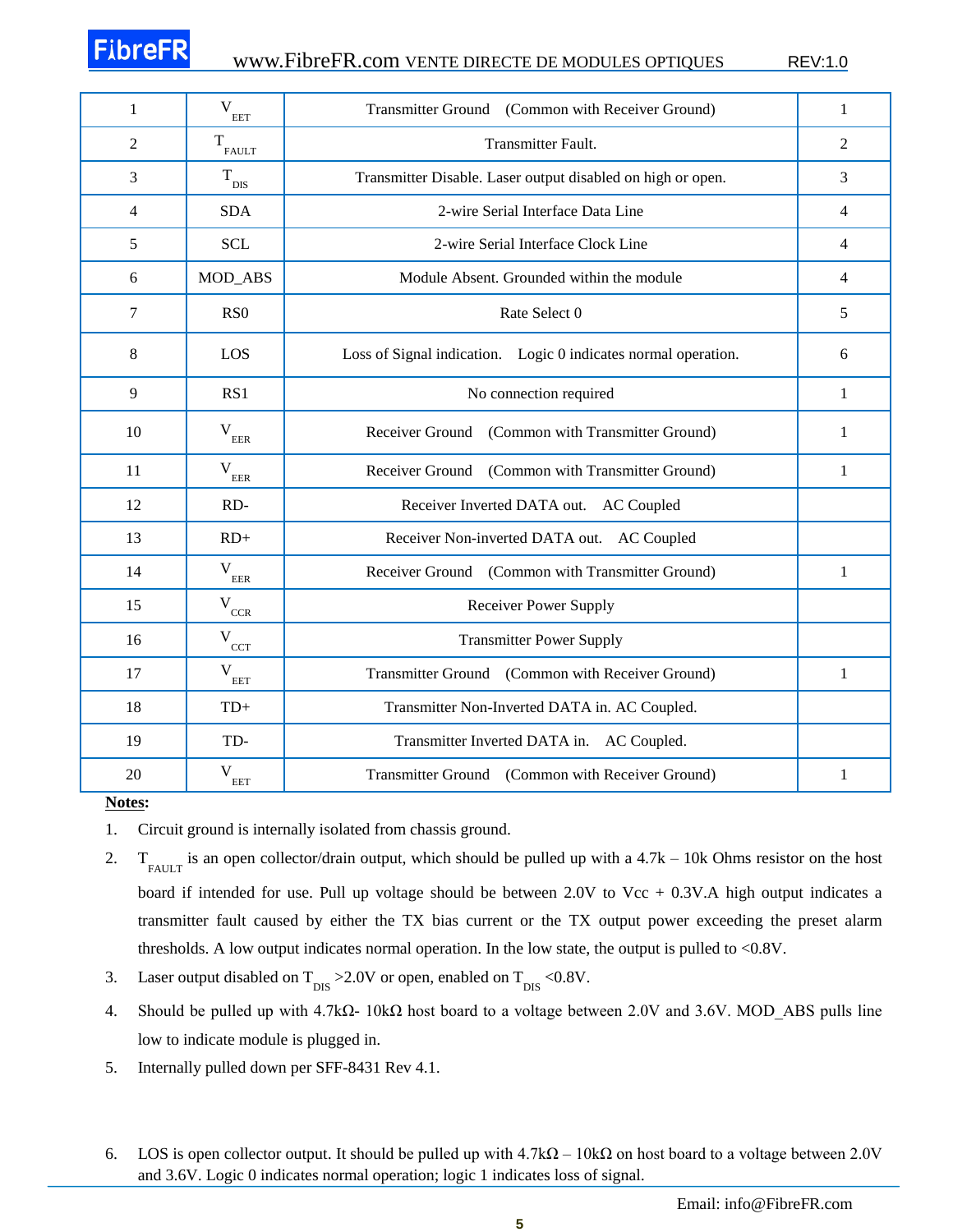#### **VI. Digital Diagnostic Functions**

The standard SFP serial ID provides access to identification information that describes the transceiver's capabilities, standard interfaces, manufacturer, and other information.

Additionally, FibreFR-X SFP+ transceivers provide a unique enhanced digital diagnostic monitoring interface, which allows real-time access to device operating parameters such as transceiver temperature, laser bias current, transmitted optical power, received optical power and transceiver supply voltage. It also defines a sophisticated system of alarm and warning flags, which alerts end-users when particular operating parameters are outside of a factory set normal range.

The SFP+ MSA defines a 256-byte memory map in EEPROM that is accessible over a 2-wire serial interface at the 8 bit address 1010000X (A0h).The digital diagnostic monitoring interface makes use of the 8 bit address 1010001X (A2h), so the originally defined serial ID memory map remains unchanged.

The operating and diagnostics information is monitored and reported by a Digital Diagnostics Transceiver Controller (DDTC) inside the transceiver, which is accessed through a 2-wire serial interface. When the serial protocol is activated, the serial clock signal (SCL, Mod Def 1) is generated by the host. The positive edge clocks data into the SFP transceiver into those segments of the E2PROM that are not write-protected. The negative edge clocks data from the SFP transceiver. The serial data signal (SDA, Mod Def 2) is bi-directional for serial data transfer. The host uses SDA in conjunction with SCL to mark the start and end of serial protocol activation. The memories are organized as a series of 8-bit data words that can be addressed individually or sequentially.

#### **VII. Host - Transceiver Interface Block Diagram**

FibreFR-X's SFP-10GLRM31-22 transceivers support the 2-wire serial communication protocol as defined in the SFP+ MSA.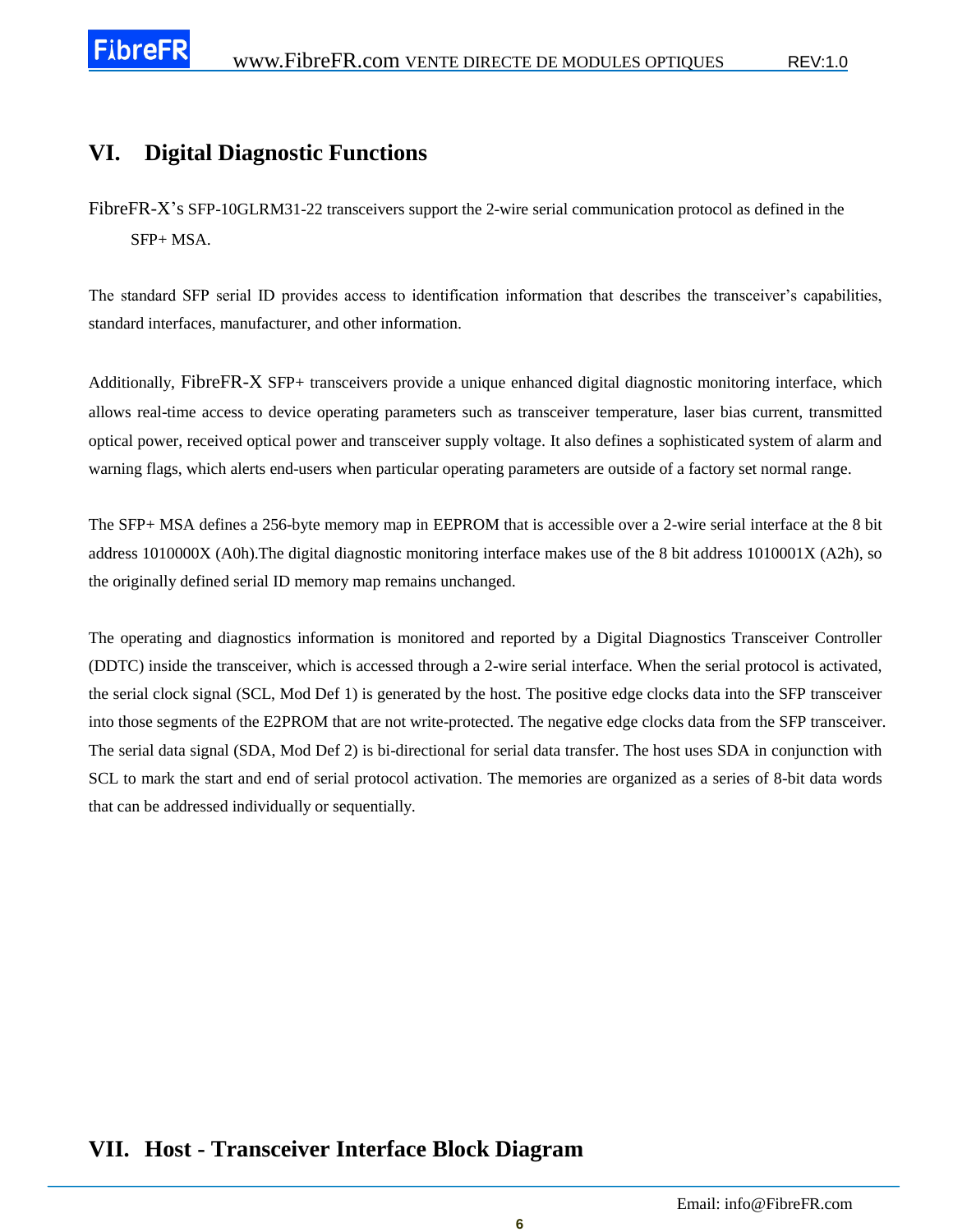

### **VIII. Outline Dimensions**

Comply to SFF-8432 rev. 5.0, the improved Pluggable form factor specification.